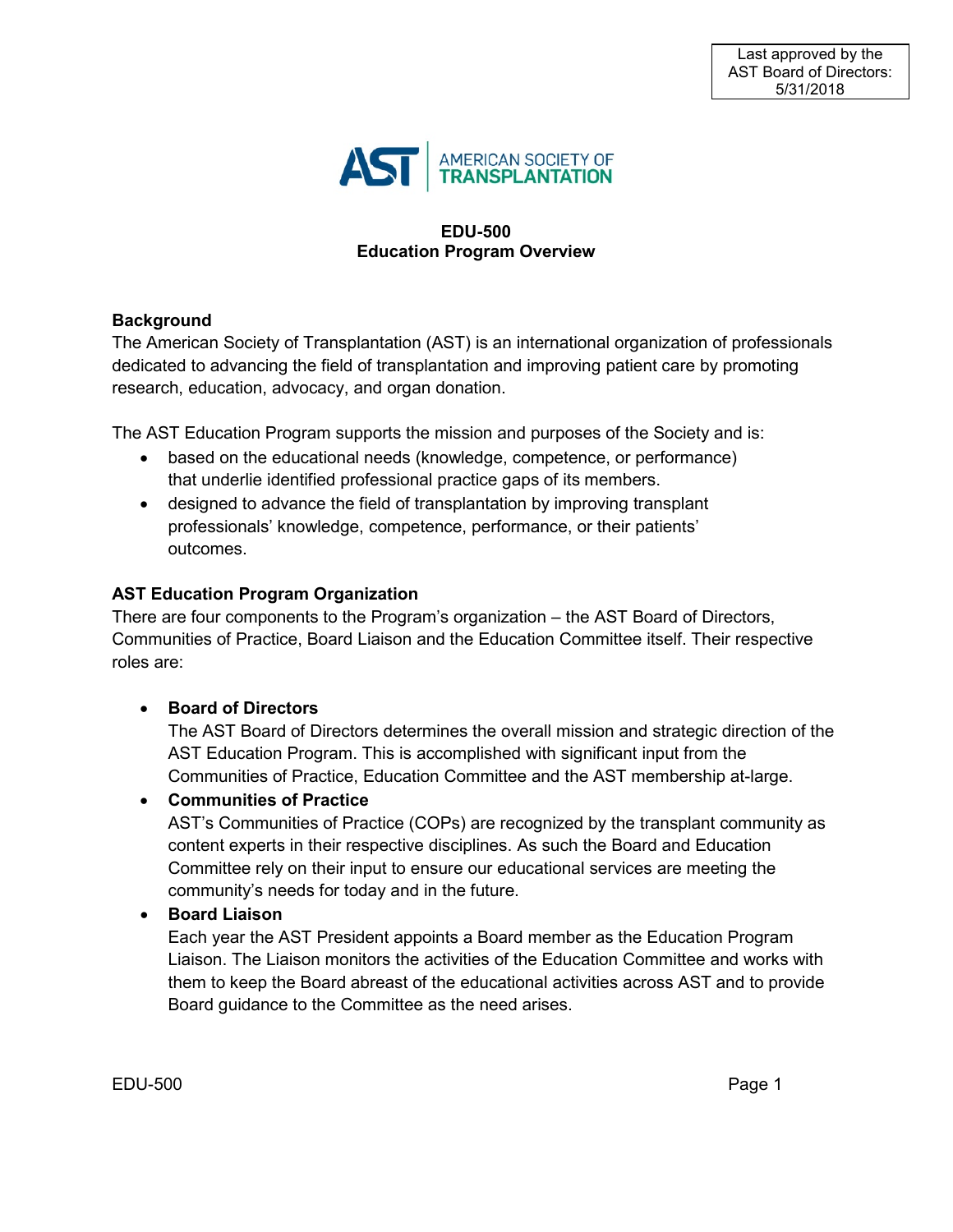## • **Education Committee**

The Education Committee oversees all educational activities on behalf of the Board. In a three- way partnership with the Board and the COPs, they will build the education strategic plan for the society. Subsequently, they will assist the COPs and the greater AST community to implement the plan.

The Committee is comprised of 10 members (including a chair, co-chair and past chair). The members-at-large serve three-year terms while the chair, co-chair and past-chair serve a one- year term.

Education Committee members are appointed by the President-Elect. It is critical for members appointed to this committee to have experience in planning and delivery of educational initiatives.

Here is a visual interpretation of this organization:

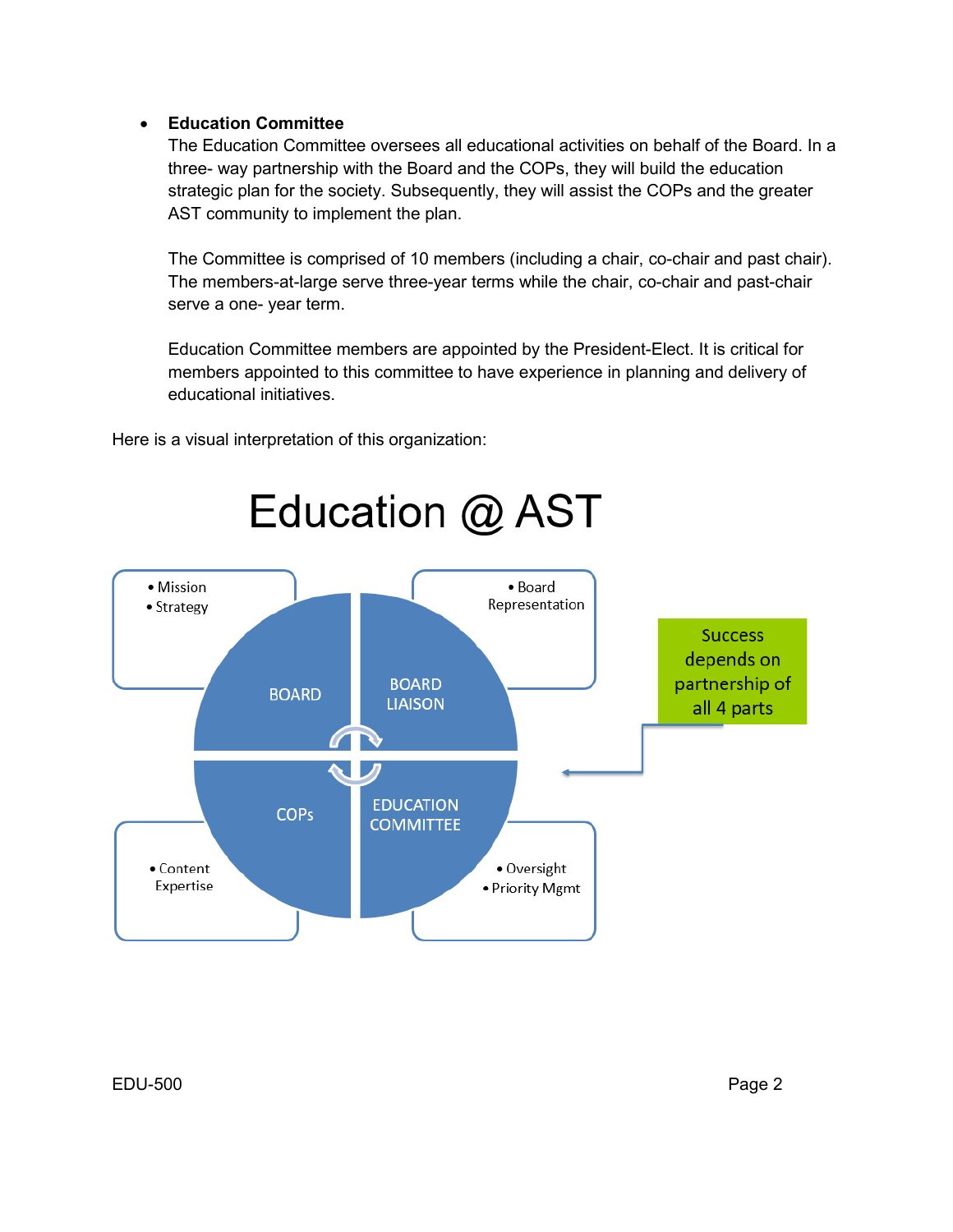## **Education Committee Responsibilities**

The Education Committee's responsibilities include:

- Acting on behalf of the Board, ensure AST meets the educational needs of its members
- Oversee all educational initiatives related to the Society's strategic mission
- Provide guidance on the development and implementation of educational initiatives
- Research new, innovative ways to deliver education

Specifically, the Committee is charged with reviewing all educational proposals and providing guidance in the development of these activities. Proposals will be reviewed by the Committee on behalf of the Board.

Final approval may be given directly by the Committee with exceptions being brought to the Board for approval. Board approval, for example, may be required for new educational programs requiring a financial investment or a significant amount of staff support.

The Committee will not mandate COP activities but will partner with the COPs and provide guidance regarding the most effective approach for delivering new educational content. The Committee will also work with COPs to determine resource priorities.

For example, the COPs should engage the Education Committee before beginning any educational project so guidance can be provided regarding:

- Possible partnership opportunities with other COPs
- Alternatives for delivering content (meeting, webinar, journal club, etc.)
- Defining resource requirements and estimating potential costs for the project

The Education Committee will not mandate COP initiatives. However, the COPs should discuss their proposed initiatives with the Committee for the forthcoming year in early Spring in preparation for their formal requests at ATC or prior to the Budget preparation cycle. This is to ensure funding and support considerations are included in the Society's financial plans for the following year.

All education proposals should be viewed from the perspective of whether they are "essential to accomplishing the mission of the Society".

# **Non-COP Directed Educational Activities**

New educational proposals that do not arise from the COPs will also be reviewed by the Education Committee on behalf of the Board. The Committee will provide a recommendation to the Board who will give the final approval. If approved, the Education Committee will work with the proposers to manage and direct the design and implementation.